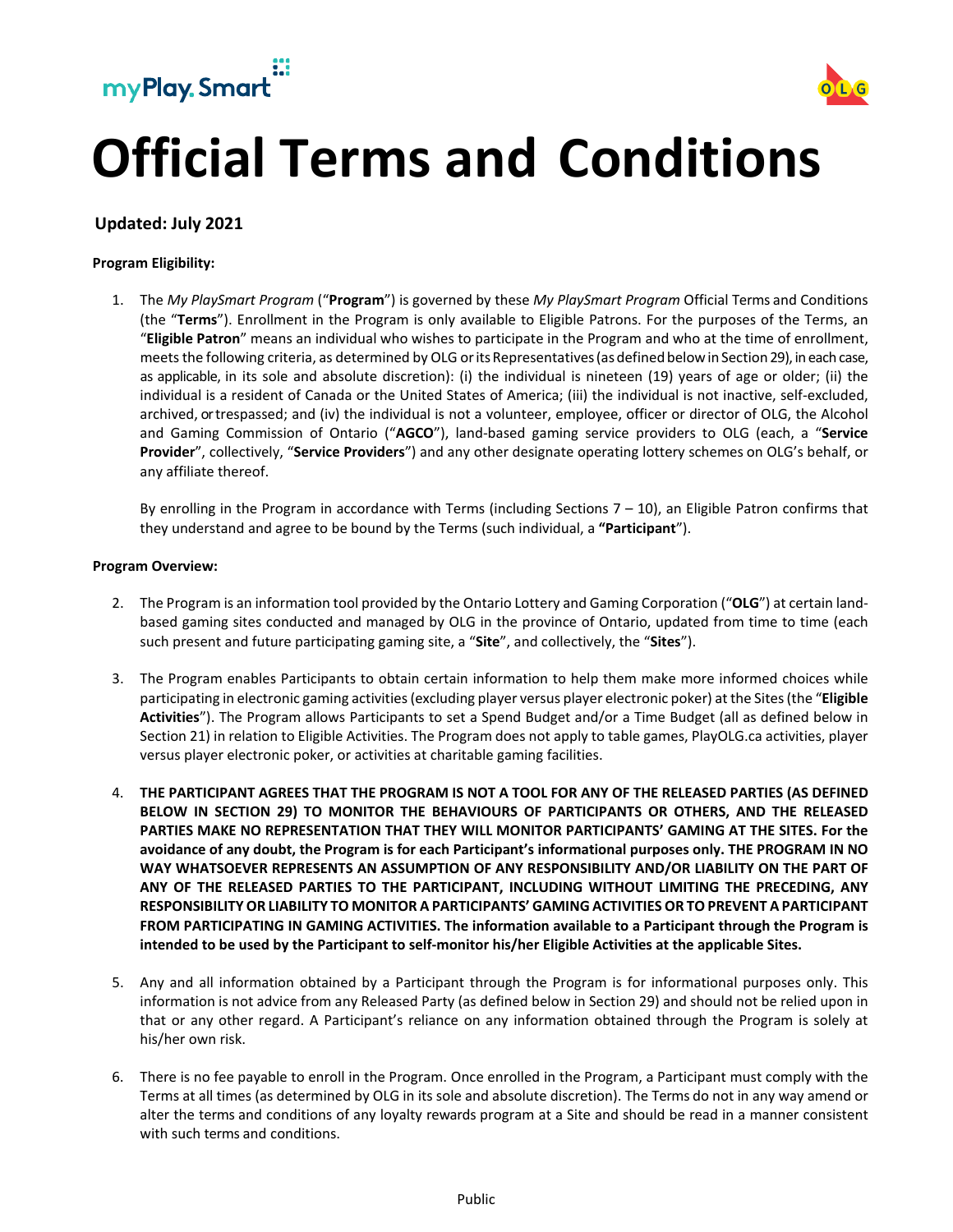## **Program Enrollment:**

- 7. There are two streams through which an Eligible Patron can enroll in the Program:
	- a. Eligible Patrons with a valid membership in a loyalty rewards program at a Site (each, a "**Member**") who enter their existing loyalty reward program card on a gaming machine offering Eligible Activities will be invited to enroll in the Program through the machine's display screen. Alternatively, a Member can enroll in the Program by visiting a guest services desk or, if applicable, kiosk, at the applicable Site.
	- b. Eligible Patrons without a valid membership in a loyalty rewards program at a Site (each, a "**Non-Member**") can enroll in the Program by visiting the guest services desk at a Site. To enroll, a Non-Member is required to provide one piece of government-issued photo ID at the guest services desk. Non-Members will receive a Card (as defined below in section 11) that will only have the Program features operable. A Non-Member who enrolls in the Program through this method will not become a member of the Site's loyalty rewards program and will not receive any of its benefits.
- 8. Upon the completion of his/her enrollment in the Program, a Participant will be given the choice to customize how the Program functions for tracking their play. In particular, a Participant will be able to set his/her Budget(s) as defined in Section 21 below. The following two options will be presented to the Participant with the statement 'What I want to happen when my Budget is spent':
	- a. 'Permit me to be able to continue play with my player card and receive all budget notifications and loyalty rewards for all my play'
	- b. 'Disable my player card for the rest of the gaming day'
- 9. Before enrollment in the Program can be completed, an Eligible Patron must provide complete, accurate and consistent information at any Site. After enrollment in the Program is completed, Participants agree to update such information as it changes. It shall be the sole responsibility of the Participant for any problem that may result in the operation of the Program as a result of his/her failure to provide complete, accurate and consistent information at any Site at which he/she has enrolled in or to update such information as it changes.
- 10. OLG reserves the right, in its sole and absolute discretion, to require proof of identity and/or eligibility (in a form acceptable to OLG – including, without limitation, government issued photo identification) for the following purposes: (i) to verify whether an individual is an Eligible Patron; (ii) to verify the eligibility and/or authenticity of any information submitted for the purposes of the Program; (iii) to issue a replacement Card to a Participant; and (iv) for any other reason OLG deems necessary, in its sole and absolute discretion, for the purposes of administering the Program in accordance with the letter and spirit of the Terms. Failure to provide such proof to the complete satisfaction of OLG within the timeline specified by OLG may result in disqualification of an individual, including an Eligible Patron or Participant, from participating in the Program, in the sole and absolute discretion of OLG.

## **Program Card:**

- 11. Upon the completion of enrollment in the Program, in the case of a Member, a Participant will have access to the Program through his/her existing loyalty reward program card or, in the case of a Non-Member, through a single card with all loyalty reward program features disabled other than the Program (each card for a Member and Non-Member, a "**Card**"). For clarity, Participants who are Members and who have multiple copies of a single loyalty reward card will have access to the Program though each copy of their loyalty reward card. OLG and its Representatives (as defined below in Section 29) reserves the right, in its sole and absolute discretion, to refuse issuance of a Card to any individual who does not follow the required registration procedures as set out in these Terms, or for any other reason.
- 12. The Program can only operate when a Participant uses his/her Card for Eligible Activities. OLG has no means to record, track, or otherwise become aware of play when a Participant does not use his/her Card. This Program has no application to a Participant's play without his/her Card or for any gaming activity that is not an Eligible Activity.
- 13. Each Participant is solely responsible for all actions that take place using his/her Card (whether or not such actions take place with or without the Participant's knowledge or consent).
- 14. Each Participant is entitled to only one (1) Card (subject to Section 11 above), containing one (1) unique Card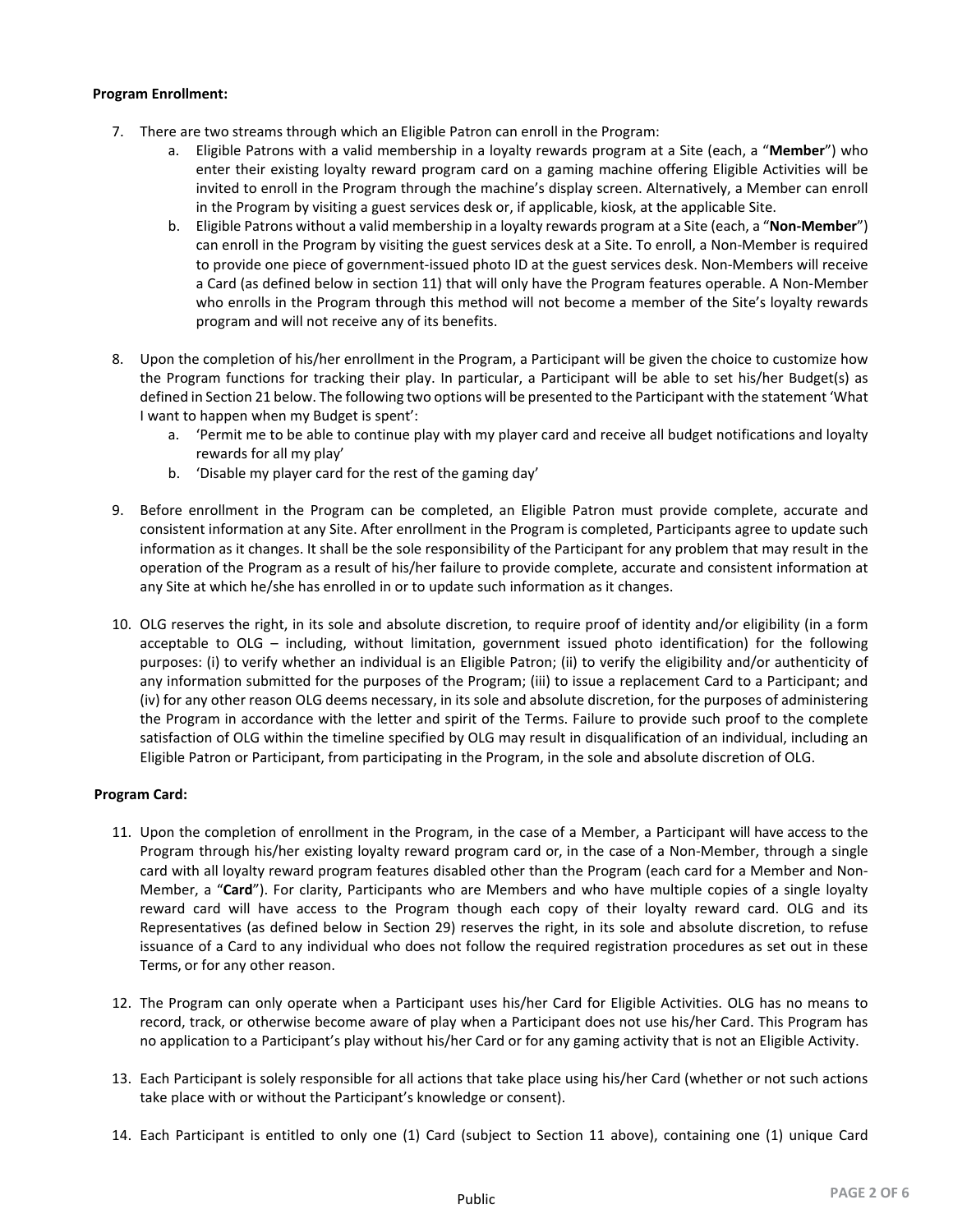identification number, per loyalty rewards program. If a Participant is a Member, the unique Card identification number will be the Member's loyalty rewards program identification number. The same loyalty rewards program may be offered at more than one Site. If a Participant wishes to access the Program at a Site offering a loyalty rewards program which is different from any loyalty rewards program offered at the Site(s) where a Participant has enrolled in the Program, he/she will be required to enroll in the Program separately for that Site and will be issued an additional Card operable at any Site offering such loyalty rewards program.

For greater certainty, a Participant may access the Program and customize Budgets in accordance with Section 8 of the Terms at any Site that offers the loyalty rewards program from which his/her Card(s) was/were issued. While the tracking, for Budget purposes, of a Participant's play on Eligible Activities is limited to the applicable Sites under a particular Card, the effect of a Participant's selection under Section 8 of these Terms will apply across all Sites, regardless of the loyalty rewards program a Site offers.

For example, if a Participant has Card 1 that operates on loyalty rewards program 1 at Sites A and B and Card 2 that operates on loyalty rewards program 2 at Sites C and D, and he/she opts to disable their Card for the rest of the gaming day upon reaching a \$100 Spend Budget, he/she may reach that budget by playing on Eligible Activities under Card 1 and as a result, Card 2 will also be disabled at Sites C and D despite not having participated in Eligible Activities with Card 2 at those Sites.

OLG or its Representatives (as defined below in Section 29) may limit the number of Cards or replacement Cards issued to any Participant. All Cards are the property of OLG or its respective Representatives and are not, for greater certainty, the property of the Participant.

- 15. The Released Parties (as defined below in Section 29) are not responsible for, and accept no liability whatsoever in relation to, lost, stolen or destroyed Cards. Lost, stolen or destroyed Cards must be reported to security personnel at the Site that issued the Card. OLG and its Representatives, in their sole and absolute discretion, may or may not replace lost, stolen or destroyed Cards.
- 16. OLG and its Representatives (as defined below in Section 29) make no representations or warranties, express or implied, with regard to the Program and/or Card, including any warranty of merchantability, against loss or excessive play, fitness for a particular purpose, non-infringement or that the Card will always be accepted or otherwise work properly. The Released Parties (as defined below in Section 29) shall not be liable for any loss or damage, however caused or suffered by a Participant or any other person as a result of their participation in the Program. The Released Parties shall further have no liability whatsoever for any incidental, indirect or consequential damages arising from, or in any way connected with the Program, even if any Released Party has notice of or has been advised of the possibility of such damages.

## **Termination of a Participant's Ability to Participate in the Program:**

- 17. Subject only to applicable law, a Participant's Card (and therefore his/her ability to participate in the Program) may be terminated at any time and without advance notice by OLG if OLG deems (in its sole and absolute discretion) that the Participant has: (i) violated the Terms; (ii) provided (or attempted to provide) false or fictitious information to OLG or its Representatives; (iii) misused or abused (or attempted to misuse or abuse) the Program and/or any portion thereof; (iv) committed (or attempted to commit) fraud; and/or (v) took any other action or actions deemed by OLG, in its sole and absolute discretion, to be contrary to the Terms and/or the purpose and spirit of the Terms or the Program. A Participant's Card(s) must be returned at the time of termination of his/her participation in the Program.
- 18. If a Participant's permission to participate in the Program is terminated for any reason, including by OLG or its Representatives (as defined below in Section 29), the agreement formed by the Participant's acceptance of these Terms will nevertheless continue to apply and be legally binding upon the Participant in respect of his/her prior use of and participation in the Program and anything relating to or arising from such use or participation. For greater certainty and without limiting the preceding, any of the provisions in the Terms limiting any of the Released Parties' (as defined below in Section 29) duties, responsibilities and liabilities in relation to the Program shall continue to apply.

## **OLG's Right to Change the Program and/or These Terms:**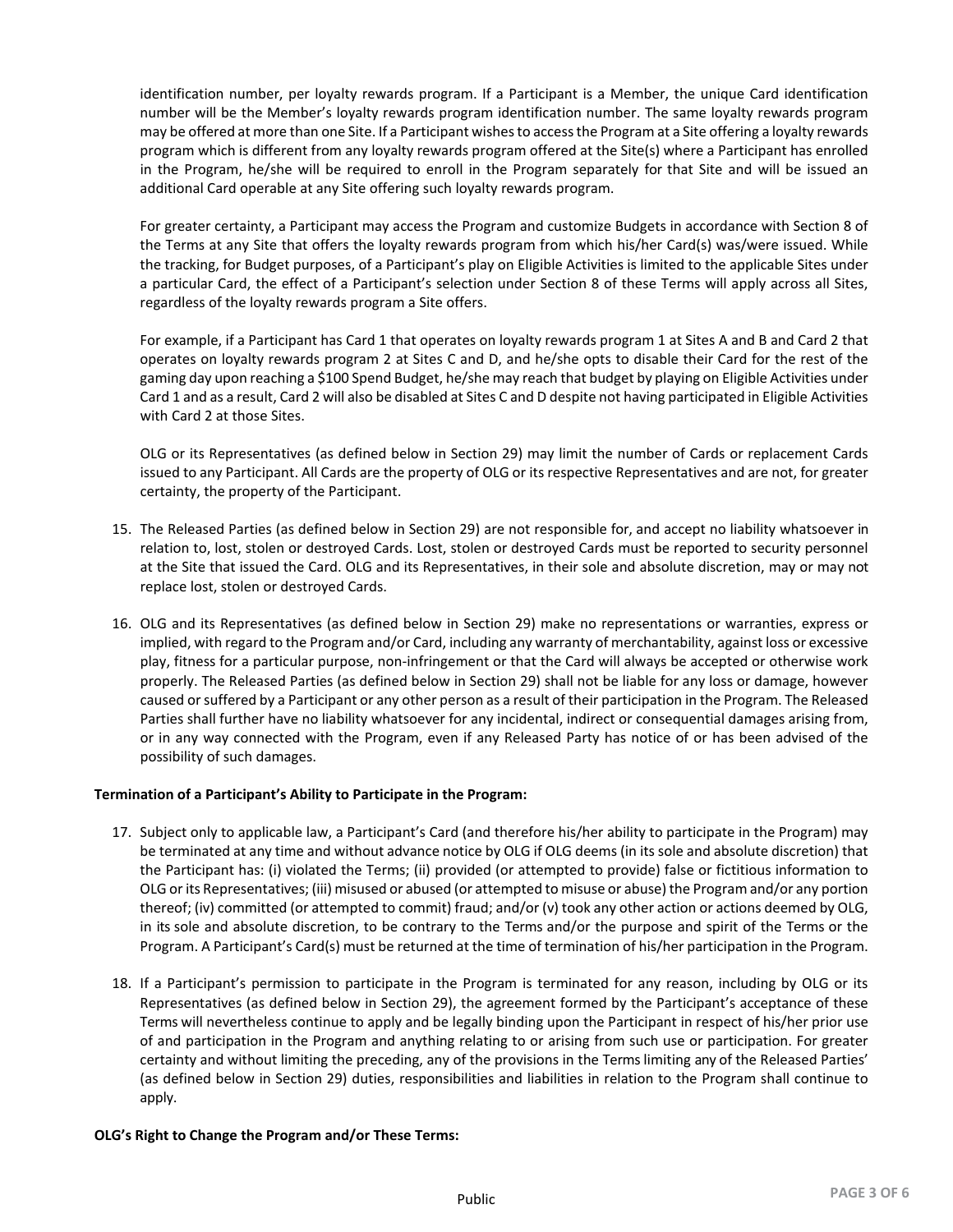- 19. OLG reserves the right, in its sole and absolute discretion subject only to applicable law, to modify, withdraw, update, suspend or amend all or any portion of the Program and/or the Terms at any time without further notice and without incurring any liability or obligation except as set out in this Section 19. In the event of any such changes, OLG will post the changes to the Program and/or the Terms at the guest services desk at the Sites and will indicate at the top of this page the date the Program and/or the Terms were last revised. A Participant's continued access to and/or use of the Program after any such changes constitutes his/her acceptance of, and agreement to be legally bound by, the Terms as revised. It is each Participant's sole responsibility to regularly check to determine if there have been any changes to the Program and/or the Terms and to review such changes.
- 20. OLG reserves the right, in its sole and absolute discretion, to take whatever measures or actions it deems necessary to help ensure that the Program is administered in accordance with the letter and spirit of these Terms.

#### **Setting, Increasing and Decreasing Budgets:**

- 21. There are two types of Budgets (each, a "**Budget**" and collectively the "**Budgets**") that a Participant may set using his/her Card. Budgets can only be set by the Participant whose name appears on a Card. A Participant may set a Time Budget and/or a Spend Budget, as follows:
	- a. **Time Budget:** A Time Budget represents the time set by the Participant in participating in Eligible Activities through use of the Participant's Card(s) at the Sites, for the Gaming Day as described in Section 22. The option selected under Section 8 shall take effect once the Time Budget is reached.
	- b. **Spend Budget:** A Spend Budget represents the approximate net expenditure in Canadian dollars, calculated after winnings, set by the Participant in relation to participating in Eligible Activities through use of the Participant's Card at the Site(s), for the Gaming Day as described in Section 22. The option selected under Section 8 shall take effect once the Spend Budget is reached.
- 22. Time Budgets and Spend Budgets apply for each Gaming Day, which is from 4:00 am E.T. until 3:59:59 am E.T. the following day. If a Participant selects option (b) under Section 8, i.e. "disable my player card for the rest of the gaming day" and reaches their Budget as described in Section 8, their Card will be disabled immediately following successful communication between the gaming machine and the central gaming management system, preventing subsequent participation in Eligible Activities through the use of that Card for the remainder of the Gaming Day.
- 23. The Program is designed so that Participants who have set a Budget or Budgets will receive notifications at the gaming machine (each, a "**Notification**" and collectively, the "**Notifications**") providing information on how the Participant is currently tracking, per Card, against the applicable Budget(s) while participating in Eligible Activities at the applicable Sites. Notifications are deployed at various intervals relative to the applicable Budget(s).
- 24. A Participant can increase his/her Budget(s) at the Sites offering the loyalty rewards program their Card is registered under on a gaming machine offering Eligible Activities or at the guest services desk. A request to increase any Budget(s) will only take effect twenty-four (24) hours after the request for the increase is made.
- 25. A Participant can decrease his/her Budget(s). A request to decrease any Budget(s) will take effect immediately after the request for the decrease is made.

#### **Program Unenrollment:**

26. A Participant can request to unenroll from the Program at a guest services desk at applicable Sites only. Completion of the unenrollment process will require at least twenty-four (24) hours from the time of the request. It will also require the Participant, at least twenty four (24) hours after the request, to use his/her Card(s) on an electronic gaming machine offering Eligible Activities to confirm his/her decision to unenroll from the Program (once prompted by a message delivered through the electronic gaming machine). Once the Participant so confirms, the Program will be disabled on his/her Card. Additional procedures may apply, see the guest services desk for more information.

#### **Privacy:**

27. Any personal information collected in relation to the Program by OLG or its Representatives (as defined below in Section 29) on behalf of OLG is collected pursuant to the Ontario Lottery and Gaming Corporation Act, 1999. It is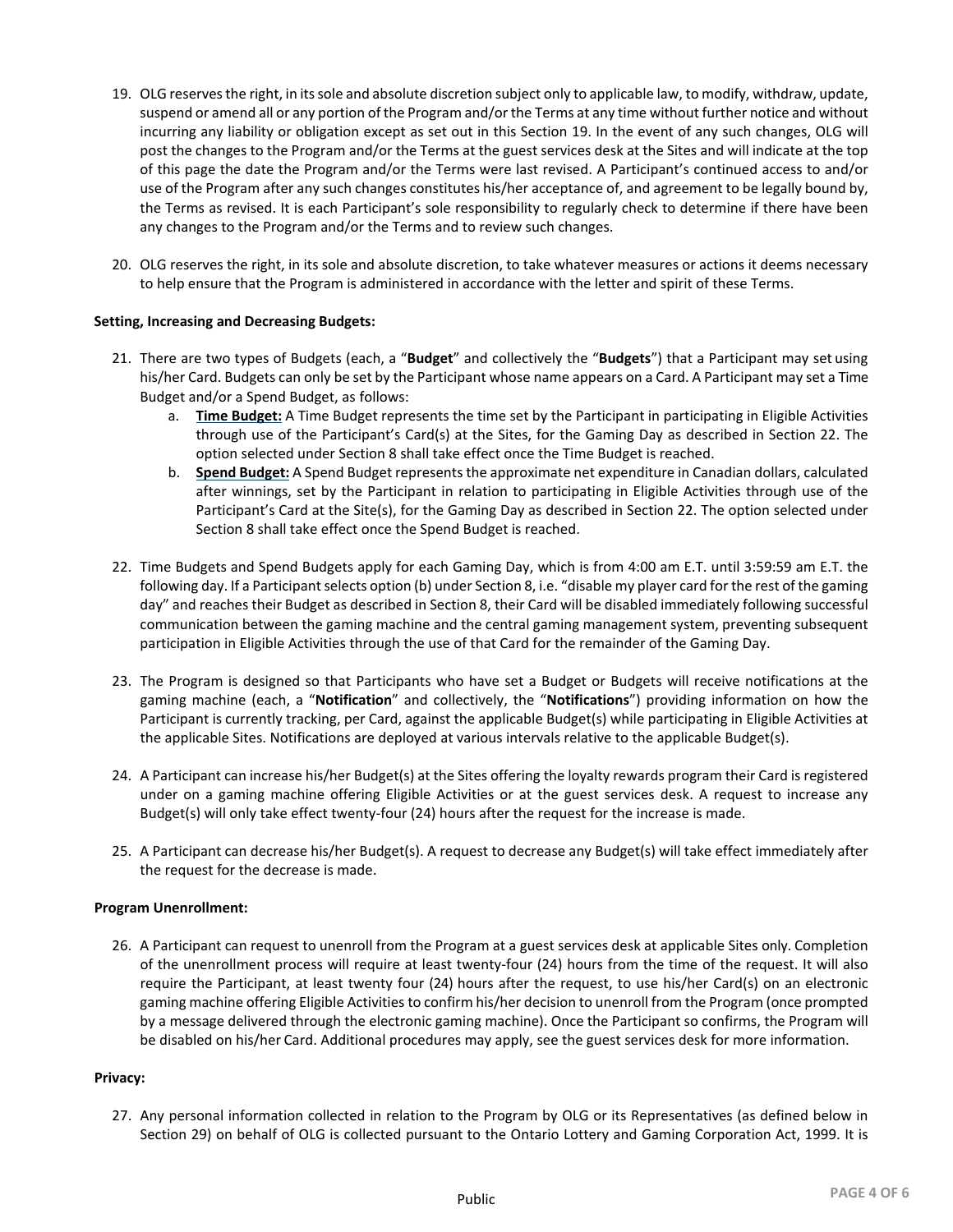intended to be used by OLG to develop, provide for, undertake, organize, and conduct and manage lottery schemes and gaming in the province of Ontario, including by administering responsible gambling programs and for meeting legal requirements. Without limiting the generality of the foregoing, the personal information is intended to be used by OLG and its Representatives at the Sites for the following principal purposes and for any further purposes reasonably necessary to give effect to these purposes: (a) to administer the Program, which will include disclosing the personal information collected pursuant to the Program to all the Sites and allowing such Sites to reasonably use the personal information for the purposes of administering the Program; (b) for customer service; (c) to support responsible gambling programs; (d) for responsible gambling research initiatives, including surveys, conducted by OLG or on behalf of or in partnership with or authorized by OLG; and (e) otherwise as permitted by the Freedom of Information and Protection of Privacy Act (Ontario) or required by law. For further information specifically as it relates to this Program, please contact a guest services representative or call the OLG Support Centre TOLL FREE at 1-800-387-0098. For further information as it relates to the use of your personal information in connection with a loyalty rewards program at a Site, contact the guest services desk of such Site or see the terms and conditions applicable to such rewards program. By providing your personal information, you consent to the use of your personal information by OLG and its Representatives for the purposes described above.

28. A Participant's Budget(s) and Eligible Activities while using his/her Card will automatically be recorded by OLG for the purpose of implementing the Program. However, neither OLG nor any of its Representatives will necessarily review this information, including whether a Participant has exceeded a Budget(s), and no such party makes any promise or undertaking to do so.

## **General Conditions:**

- 29. By enrolling in the Program, each Participant: (i) confirms his/her compliance with, and agreement to be legally bound by, the Terms; and (ii) releases the following persons, entities or organizations from any and all liability in connection with the Program:
	- a. OLG;
	- b. the Alcohol and Gaming Commission of Ontario;
	- c. OLG's Service Providers, OLG's advertising, promotion and management agencies, the Site(s), and each of their respective parent companies, subsidiaries, affiliates, suppliers, and any entity involved in the development, production, administration, or fulfillment of the Program (collectively, OLG's "**Representatives**"), and
	- d. Each of the respective officers, directors, agents, representatives, successors and assigns of those identified in (a), (b) and (c) above. (Those identified in (a), (b), (c) and (d) above collectively, the "**Released Parties**").

If a Participant is dissatisfied with the Program for any reason, then his/her sole and exclusive remedy is to discontinue participating in the Program.

- 30. **TO THE FULLEST EXTENT PERMITTED BY APPLICABLE LAW, THE RELEASED PARTIES WILL NOT UNDER ANY CIRCUMSTANCES BE LIABLE TO ANY PARTICIPANT, ELIGIBLE PATRON OR ANY OTHER PERSON OR ENTITY FOR ANY DAMAGES WHATSOEVER ARISING FROM, CONNECTED WITH, OR RELATING TO THE PROGRAM. EACH PARTICIPANT EXPRESSLY ACKNOWLEDGES AND AGREES THAT OLG HAS ENTERED INTO THIS AGREEMENT WITH THE PARTICIPANT AND MAKES THE PROGRAM AVAILABLE TO THE PARTICIPANT, IN RELIANCE UPON THE LIMITATIONS AND EXCLUSIONS OF LIABILITY AND THE DISCLAIMERS SET FORTH HEREIN, AND THAT THE SAME FORM AN ESSENTIAL BASIS OF THE BARGAIN BETWEEN THE PARTICIPANT AND OLG. EACH PARTICIPANT EXPRESSLY AGREES THAT THE LIMITATIONS AND EXCLUSIONS OF LIABILITY AND THE DISCLAIMERS SET FORTH HEREIN ARE FAIR AND REASONABLE, WILL SURVIVE, AND CONTINUE TO APPLY IN THE CASE OF A FUNDAMENTAL BREACH OR BREACHES, THE FAILURE OF ESSENTIAL PURPOSE OF CONTRACT, THE FAILURE OF ANY EXCLUSIVE REMEDY, OR TERMINATION OF THE PROGRAM.**
- 31. Any attempt to undermine the legitimate operation of the Program in any way (as determined by OLG in its sole and absolute discretion) may be a violation of criminal and civil laws and should such an attempt be made, OLG reserves the right to seek remedies and damages to the fullest extent permitted by law.
- 32. Other than enrollment in the Program as described, the Released Parties assume no liability whatsoever in relation to this Program. The Released Parties are not responsible for: (i) any late, lost, misdirected, delayed, incomplete,